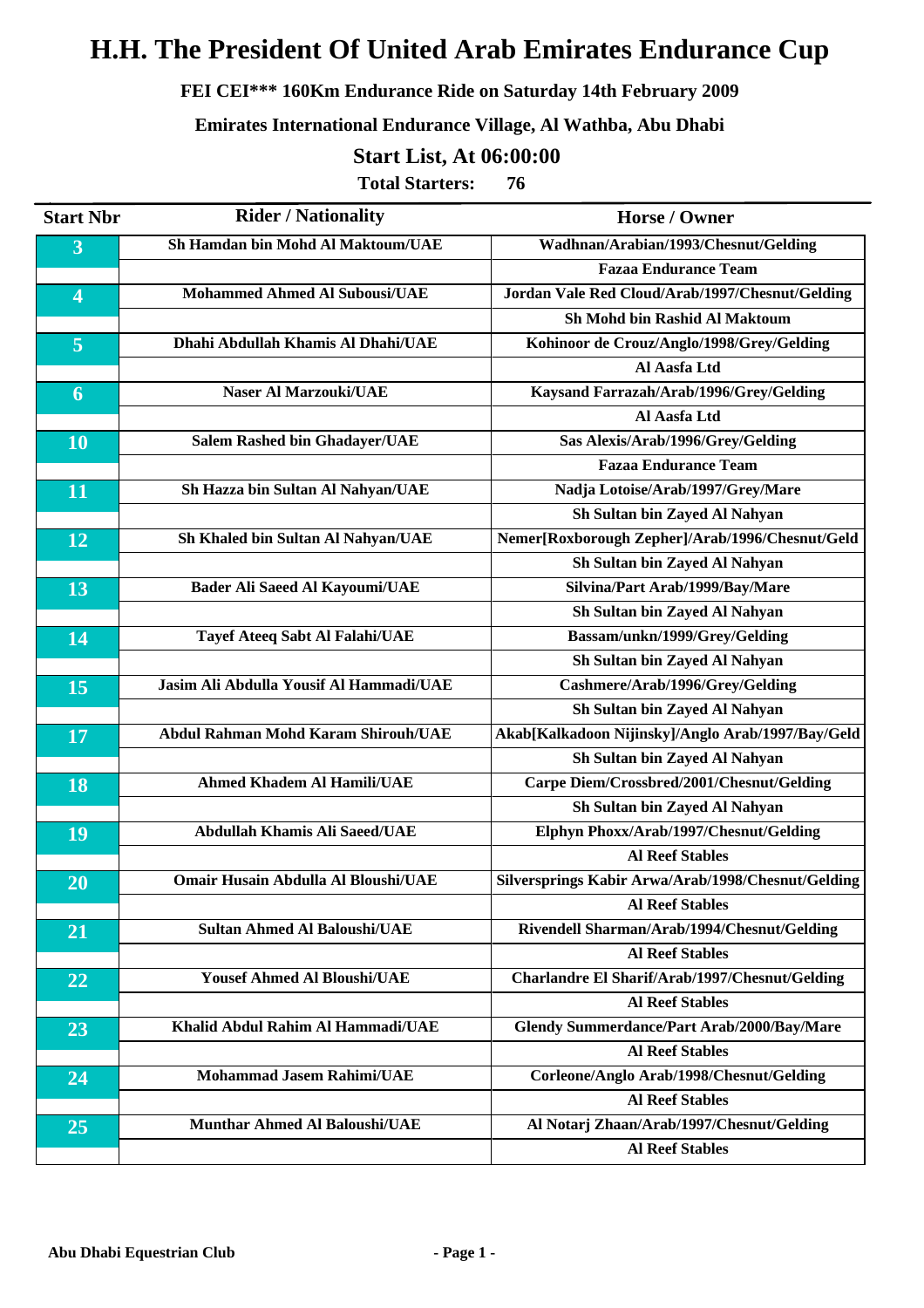#### **FEI CEI\*\*\* 160Km Endurance Ride on Saturday 14th February 2009**

**Emirates International Endurance Village, Al Wathba, Abu Dhabi**

#### **Start List, At 06:00:00**

| <b>Start Nbr</b> | <b>Rider / Nationality</b>             | <b>Horse / Owner</b>                          |
|------------------|----------------------------------------|-----------------------------------------------|
| 27               | <b>Stefanie Arnold/GER</b>             | Box Hill Tonderburine/Arab/1998/Bay/Mare      |
|                  |                                        | <b>Al Reef Stables</b>                        |
| 29               | <b>Rebecca Arnold/GER</b>              | Dahman Vanzant NZL/Arab/1999/Bay/Gelding      |
|                  |                                        | Abu Dhabi Equestrian Club                     |
| 34               | <b>Abdulla Thani bin Huzaim/UAE</b>    | Bell s Maestro/Arab/1999/Grey/Gelding         |
|                  |                                        | Sh Mohd bin Rashid Al Maktoum                 |
| 35               | Majed Mohd Salman Al Sabri/UAE         | Obelia Azureenne/Selle Francais/2002/Bay/Mare |
|                  |                                        | Sh Mohd bin Rashid Al Maktoum                 |
| 36               | Khalifa Salman Mohd Al Sabri/UAE       | Akasha Sannash/unkn/2001/Chesnut/Gelding      |
|                  |                                        | Sh Mohd bin Rashid Al Maktoum                 |
| 37               | <b>Buti Ali Saif Ali Al Nuaimi/UAE</b> | Zita/Arab/1997/Grey/Mare                      |
|                  |                                        | <b>Sh Mohd bin Rashid Al Maktoum</b>          |
| 38               | Salman Ali Al Sabri/UAE                | Alegria/Arab/1998/Grey/Mare                   |
|                  |                                        | Sh Mohd bin Rashid Al Maktoum                 |
| 39               | Sofia Fernandez Danvila/SPA            | Nadra/Arab/2000/Bay/Mare                      |
|                  |                                        | Sh Mohd bin Rashid Al Maktoum                 |
| 40               | Ali Mohd Al Muhairi/UAE                | Sudan/Arab/1996/Grey/Gelding                  |
|                  |                                        | Sh Hamdan bin Rashid Al Maktoum               |
| 41               | <b>Thani Mohd Al Muhairi/UAE</b>       | Akasha Sansation/Arab/1999/Bay/Stallion       |
|                  |                                        | Sh Hamdan bin Rashid Al Maktoum               |
| 42               | <b>Rashed Mohd Al Sayegh/UAE</b>       | Hedoria Namib/Arab/1997/Bay/Gelding           |
|                  |                                        | Sh Hamdan bin Rashid Al Maktoum               |
| 43               | <b>Alice Beet/GBR</b>                  | Laouenn De Kerpont/Part Arab/1999/Bay/Gelding |
|                  |                                        | Sh Hamdan bin Rashid Al Maktoum               |
| 45               | Hamad Ibrahim Abdulla Al Marzouqi/UAE  | Bemira De Bozouls/Arabian/1998/Grey/Mare      |
|                  |                                        | <b>Sh Hamdan bin Rashid Al Maktoum</b>        |
| 49               | Layla Abdul Aziz Al Redha/UAE          | Beyers/unknown/1993/Chesnut/Gelding           |
|                  |                                        | Sh Mohd bin Rashid Al Maktoum                 |
| 50               | <b>Ahmed Salem Mohd Al Subousi/UAE</b> | Izra Farouk/unkn/1997/Grey/Stallion           |
|                  |                                        | Al Aasfa Ltd                                  |
| 52               | Yaqoob Yousuf Mohd Alajmi/UAE          | Henley Farm Wasi/unkn/2000/Grey/Gelding       |
|                  |                                        | Sh Mohd bin Rashid Al Maktoum                 |
| 54               | <b>Allison Jane Buckley/GBR</b>        | Istoura/Arabian/1998/Bay/Mare                 |
|                  |                                        | <b>Allison Jane Buckley</b>                   |
| 56               | <b>Fauiz Jameel Al Turkomani/KSA</b>   | Amira Kel/unkn/1998/Chesnut/Gelding           |
|                  |                                        | Sh Mohd bin Rashid Al Maktoum                 |
| 57               | <b>Uma Mencia Uranga/SPA</b>           | Hazeldean Emilio/Arab/1997/Grey/Gelding       |
|                  |                                        | <b>Fazaa Endurance Team</b>                   |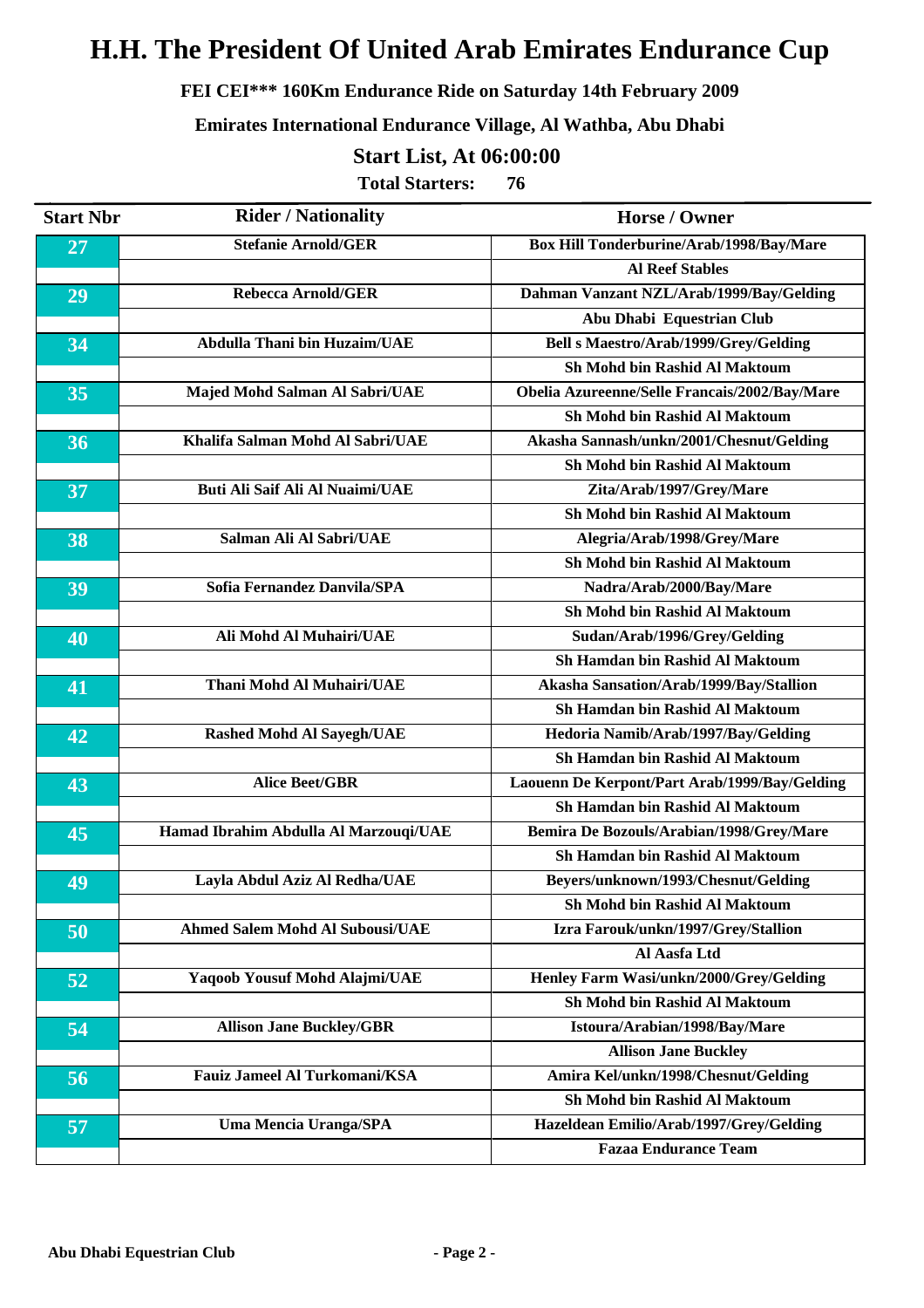#### **FEI CEI\*\*\* 160Km Endurance Ride on Saturday 14th February 2009**

#### **Emirates International Endurance Village, Al Wathba, Abu Dhabi**

#### **Start List, At 06:00:00**

| <b>Start Nbr</b> | <b>Rider / Nationality</b>                    | Horse / Owner                                        |
|------------------|-----------------------------------------------|------------------------------------------------------|
| 60               | Abdulla Essa Mohd Al Buziri/UAE               | Dunbar Midas/Arab/1998/Chesnut/Gelding               |
|                  |                                               | <b>Fazaa Endurance Team</b>                          |
| 61               | Ali Khalfan Al Jahouri/UAE                    | Malton El Nino/Arab/1997/Grey/Gelding                |
|                  |                                               | <b>Al Wathba Stables</b>                             |
| 62               | Marzooq Salem Al Marri/UAE                    | Yentl Raban/Arab/2001/Grey/Gelding                   |
|                  |                                               | <b>Al Wathba Stables</b>                             |
| 63               | <b>Saif Salem Mohd Al Faresi/UAE</b>          | Jassas/Anglo Arab/1993/Chesnut/Gelding               |
|                  |                                               | Al Aasfa Ltd                                         |
| 64               | Saleh Abdulla Saleh Al Ameri/UAE              | <b>Black Prince/Anglo Arab/2002/Dark Bay/Gelding</b> |
|                  |                                               | <b>Al Wathba Stables</b>                             |
| 66               | Sh Saeed bin Maktoum b Khalifa Al Maktoum/UAE | Raaward Kasmin/Arab/1997/Bay/Gelding                 |
|                  |                                               | Al Aasfa Ltd                                         |
| 68               | Hassan Abdulla Yousef Al Hammadi/UAE          | <b>Beauty Boy/Crossbred/1999/Grey/Gelding</b>        |
|                  |                                               | <b>Al Wathba Stables</b>                             |
| 69               | <b>Hassan bin Ali/UAE</b>                     | Wer Krass/unkn/2000/Bay/Gelding                      |
|                  |                                               | Sh Hamdan bin Rashid Al Maktoum                      |
| 70               | Harmke Margreta Westervelt/NET                | Boesman/Anglo Arab/1998/Grey/Gelding                 |
|                  |                                               | <b>Sh Hamdan bin Rashid Al Maktoum</b>               |
| 74               | Sh Abdullah bin Faisal Al Qasimi/UAE          | Castlebar Sobia/Arab/1999/Chesnut/Mare               |
|                  |                                               | Sh Faisal bin Saqr Al Qasimi                         |
| 77               | Sheikha Madiya Hasher Al Maktoum/UAE          | Solid Asa Rock/Arabian/1994/Grey/Stallion            |
|                  |                                               | Sh Mohd bin Rashid Al Maktoum                        |
| 79               | Pio Juan Miguel Olascoaga Amaya/URU           | Ultimo/Arab/1998/Chesnut/Gelding                     |
|                  |                                               | Sh Sultan bin Khalifa Al Nahyan                      |
| 80               | Devi Singh Inda/IND                           | Salashil/Arab/1997/Grey/Gelding                      |
|                  |                                               | Sh Sultan bin Khalifa Al Nahyan                      |
| 81               | <b>Mohd Tarish Eid Al Mansoori/UAE</b>        | Aigoual Ormuzd/Arab/1995/Grey/Gelding                |
|                  |                                               | <b>Emirates Stables</b>                              |
| 82               | <b>Antonio Moreno/SPA</b>                     | Magic Glenn Hi Di/Anglo Arab/1997/Grey/Gelding       |
|                  |                                               | <b>Emirates Stables</b>                              |
| 83               | <b>Nestor Eduardo Falero/URU</b>              | Held In Trust/Arab/1998/Bay/Gelding                  |
|                  |                                               | <b>Emirates Stables</b>                              |
| 86               | <b>Maria Alvarez Ponton/SPA</b>               | EO Fawati/Arab/1998/Grey/Gelding                     |
|                  |                                               | <b>Emirates Stables</b>                              |
| 87               | <b>Julien Goachet/FRA</b>                     | Toro/unkn/1998/Chesnut/Gelding                       |
|                  |                                               | <b>Emirates Stables</b>                              |
| 88               | Sh Rashid Dalmook Juma Al Maktoum/UAE         | Lester/unkn/1999/Bay/Gelding                         |
|                  |                                               | <b>Emirates Stables</b>                              |